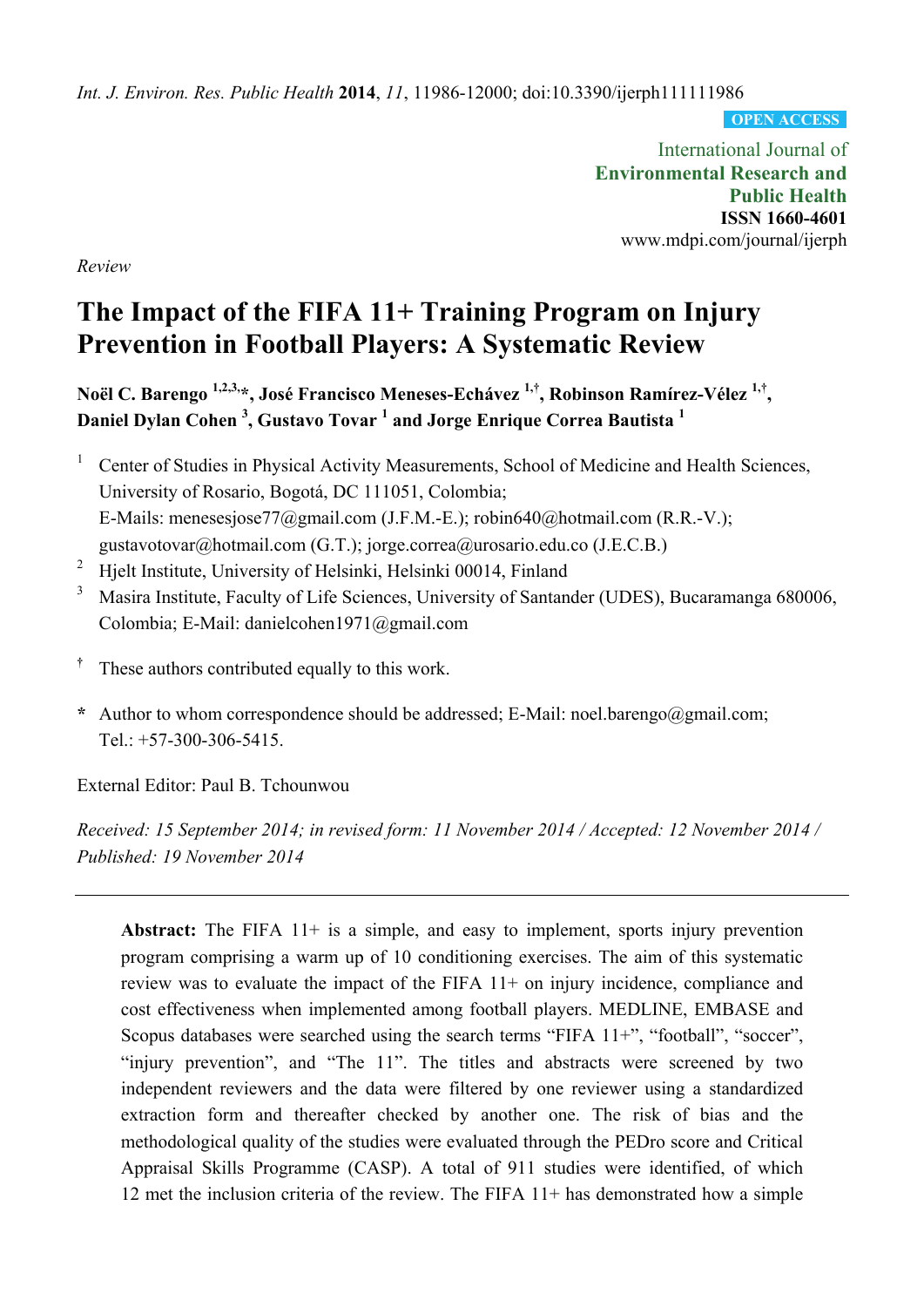exercise program completed as part of warm-up can decrease the incidence of injuries in amateur football players. In general, considerable reductions in the number of injured players, ranging between 30% and 70%, have been observed among the teams that implemented the FIFA 11+. In addition, players with high compliance to the FIFA 11+ program had an estimated risk reduction of all injuries by 35% and show significant improvements in components of neuromuscular and motor performance when participating in structured warm-up sessions at least 1.5 times/week. Most studies had high methodological quality and a low risk of bias. Given the large number of people who play football at amateur level and the detrimental impact of sports injuries on a personal and societal level, the FIFA 11+ can be considered as a fundamental tool to minimize the risks of participation in a sport with substantial health benefits.

**Keywords:** injury prevention; football; FIFA; soccer; neuromuscular performance

## **1. Introduction**

Football is by far the most popular sport played worldwide. Recent estimates of the International Federation of Football Associations (International Federation of Football Associations; FIFA) suggest that the number of people playing football is close to 270 million [1]. Like most sports, football carries a risk of injury for players, both at professional and amateur level and in all age-groups [2].

The financial loss due to football injuries in the professional English football leagues was estimated to be approximately 118 million euros during the 1999–2000 season [3]. Junge and co-workers calculated the annual costs of football injuries in Switzerland to be approximately 95 million euros in 2003 augmented by the loss of more than 500,000 working days [4]. Finally, the estimated direct and indirect costs of football injuries (medical costs and work absenteeism) in The Netherlands in 2008 were 1.3 billion euros a year [5].

A recent review of the literature revealed that the incidence of injury during football games tended to increase with age across all age groups, with an average incidence of 15 to 20 injuries per 1000 hours of match-play among players older than 15 years [6]. Most injuries (60%–90%) were located in the lower extremities, particularly at the ankle, knee and thigh. Majewski *et al.* [7] conducted a study of sport injuries over a 10-year period and observed 19,530 sports injuries in 17,397 patients. Football accounted for the largest number of injuries; 37% of all injuries reported (7.769 injuries) of which the majority were related to the knee 39.8% [7]. Thus, while there are numerous cardiovascular, metabolic and musculoskeletal benefits associated with participation in football [8,9], it is important to recognize that it is also accompanied by a substantial risk of muscle and ligament injuries.

Multiple modifiable and non-modifiable factors interact to determine injury risk [10,11]. Yet, it is estimated that the majority of time loss in professional football is associated with injuries with modifiable risk factors. There is a substantial literature demonstrating the efficacy of preventive programs which modify these risk factors [12].

One such structured program is the FIFA  $11+$  injury prevention training program (FIFA  $11+$ ), which was developed in cooperation with national and international experts under the leadership of the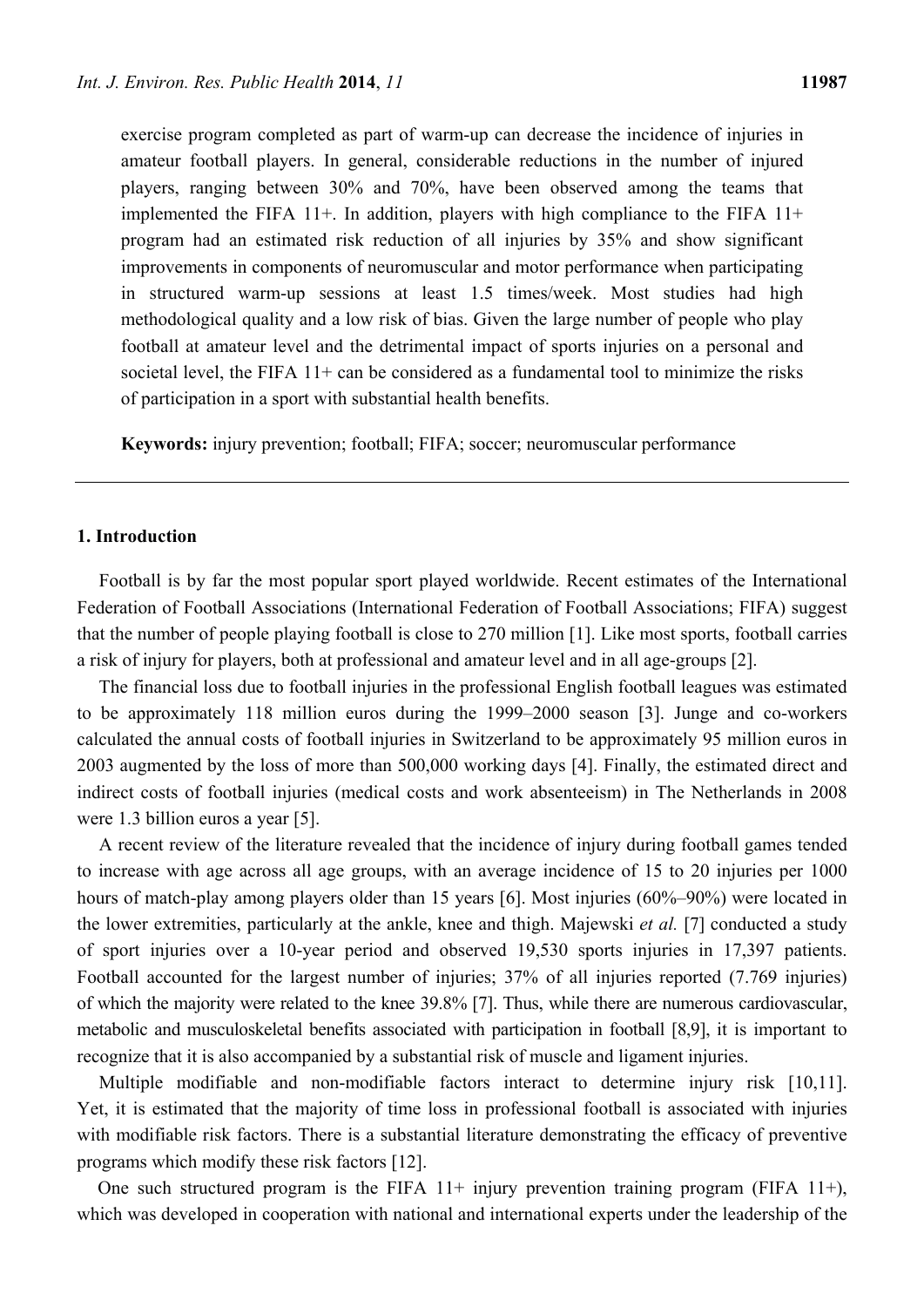FIFA Medical and Research Centre (F-MARC), to reduce the incidence of football injuries [13,14]. The FIFA 11+ is a simple and easy to implement sports injury prevention warm-up program comprised of 10 structured exercises which is supported by print and online materials. The FIFA 11+ is the replacement of the FIFA 11 [4,15–19] with a different focus and a number of additions to the program. The program includes exercises which focus on core stabilization, eccentric training of thigh muscles, proprioceptive training, dynamic stabilization and plyometric drills performed with good postural alignment. The program requires no technical equipment other than a ball, and after familiarization can be completed in 10–15 min.

The main aim of this systematic review was to evaluate the impact of the FIFA 11+ on injury risk, and performance in football players. We also evaluated studies examining the economic impact of the program, factors related to the delivery of the program and the influence of compliance.

#### **2. Material and Methods**

### *2.1. Search Strategy*

This systematic review incorporates the PRISMA statement (http://www.prisma-statement.org/). Systematic search in electronic databases which were applied by two authors independently. Databases of MEDLINE (via OvidSP) EMBASE (via OvidSP), and Scopus (via ScienceDirect) were searched combining the search terms: "FIFA 11+", "football", "soccer", "injury prevention" and "The 11". In addition, the reference lists of each publication identified was carefully checked in order to identify additional records. One author (JFME) conducted a search in relevant journals (e.g., *The American Journal of Sports Medicine*, *Journal of Orthopaedic & Sports Physical Therapy*, *Medicine and Science in Sports and Exercise*, *British Journal of Sports Medicine*, *Scandinavian Journal of Medicine* and *Science in Sports*). Furthermore, we only included studies published since 2006 because this is the year in which the program "FIFA 11+" was launched by FIFA with support of the Oslo Sports Trauma and Research Center (OSTRC) and the Santa Monica Orthopaedic and Sports Medicine Research Foundation. No language restrictions were applied. The full search strategies and results for each database can be found in Figure 1.

## *2.2. Inclusion and Exclusion Criteria*

Two reviewers independently examined titles and abstracts for relevance; all potentially relevant papers meeting the inclusion criteria were ordered. All full-text papers were then independently screened by two reviewers, with disagreements resolved by consensus, with the participation of a third author where necessary. The inclusion criteria were limited to studies evaluating the effects of the FIFA 11+ and the study designs included were clinical trials, observational cohort and case-control studies. To be included, all studies had to report specific pre and post-intervention outcomes obtained with the acute or chronic implementation of the FIFA 11+. We excluded: (i) studies involving sports other than football; (ii) studies that implemented the 11+ but measured other outcomes than those considered in this systematic review; (iii) case reports; (iv) reviews and editorials. Data extraction involved geographic location; study participants, study design, outcome measures and results, according to the PICO acronym, as displayed in Table 1.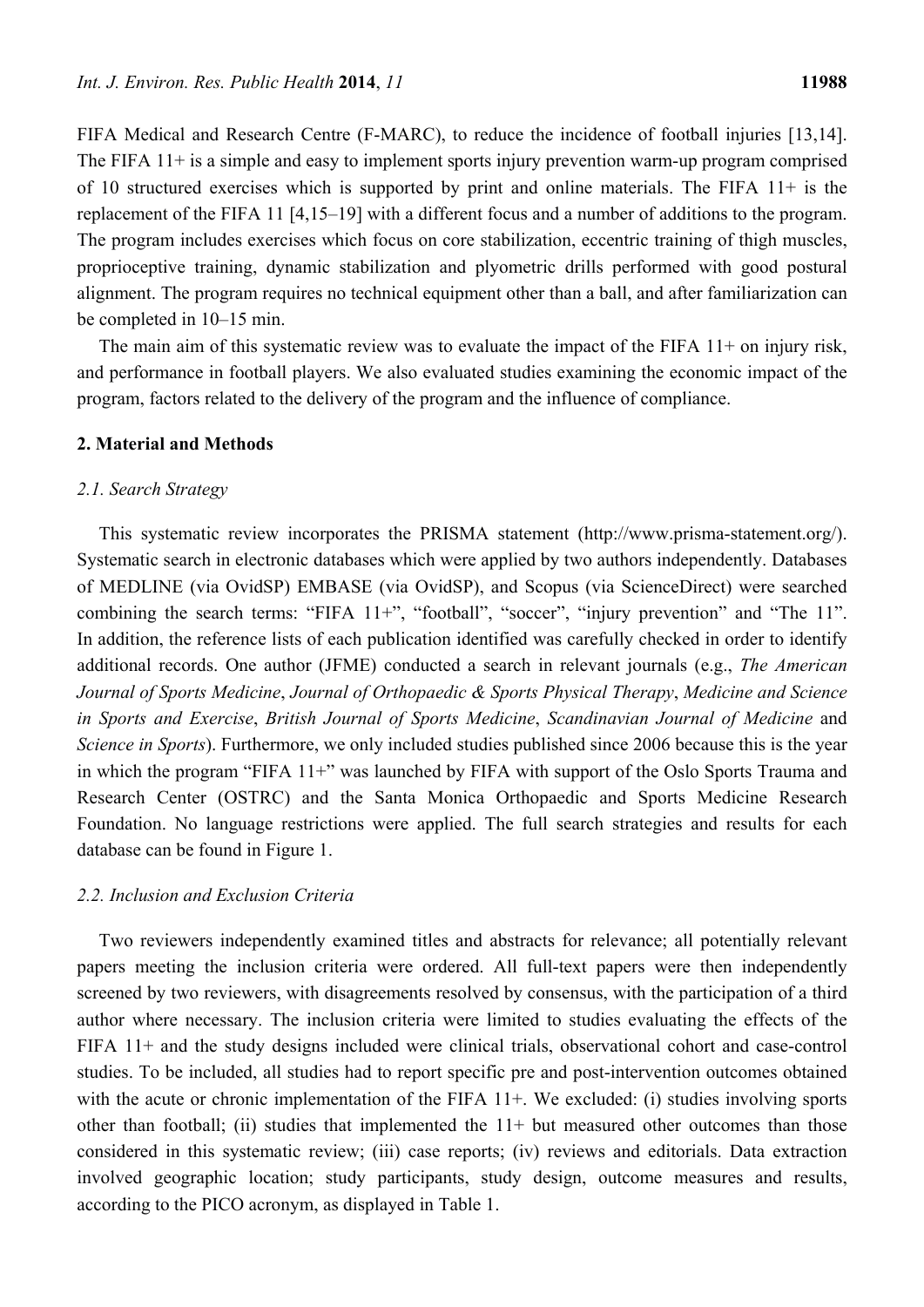

Figure 1. Flow-chart of studies included in the systematic review.

**Table 1.** Inclusion criteria according to the PICO acronym **\***.

| <b>PICO</b> Indicators  | <b>Results according PICO</b>                                               |  |  |  |
|-------------------------|-----------------------------------------------------------------------------|--|--|--|
| Design                  | Clinical trials and observational studies (cohort and case-control designs) |  |  |  |
|                         | Participants (both male and female) without restriction to a particular age |  |  |  |
| <b>Population</b>       | (adolescents, sport players and amateur)                                    |  |  |  |
| <b>Intervention</b>     | $FIFA 11+$                                                                  |  |  |  |
| <b>Comparisons</b>      | Conventional or no warm up                                                  |  |  |  |
| <b>Outcome measures</b> | Injury-Incidence rate                                                       |  |  |  |
|                         | Neuromuscular performance changes                                           |  |  |  |
|                         | Cost-effectiveness                                                          |  |  |  |
|                         | Compliance and method of delivery                                           |  |  |  |
|                         |                                                                             |  |  |  |

**\*** The PICO process (an acronym for patient problem or population (P), intervention (I), comparison (C) and outcome(s) (O)).

# *2.3. Quality Assessment of the Studies*

The methodological quality of the randomized controlled trials was assessed using the Physiotherapy Evidence Database scale; a score of 5 of 10 was set as the minimum score for inclusion in the review [20].On the other hand, the methodological assessment of the cohort studies was done by using the Critical Appraisal Skills Programme [21]. The score for each study was determined by two authors. Scores were based on all information available from both the published version and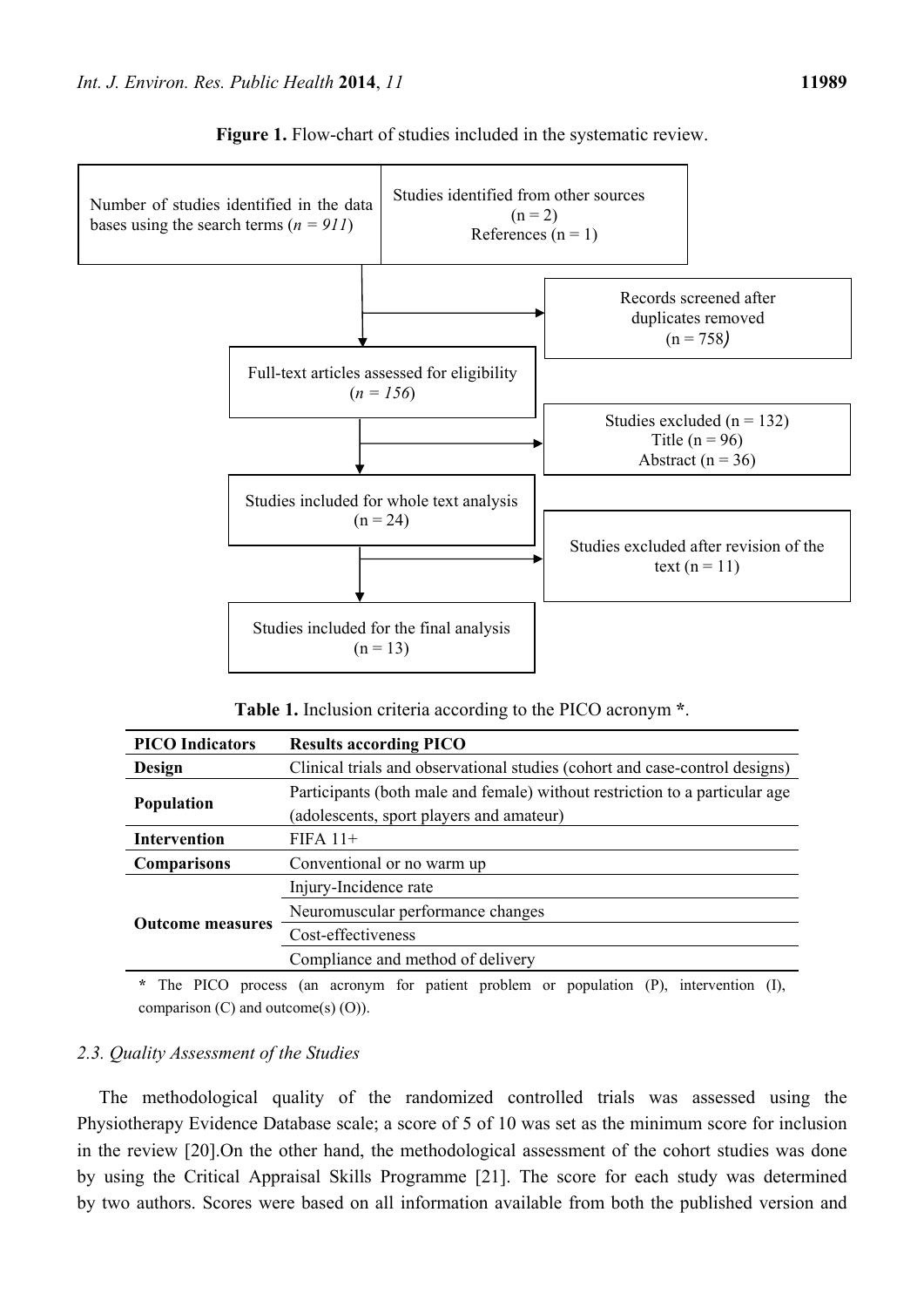from communication with the authors. Most studies had high methodological quality and a low risk of bias. The randomized controlled trials included had a mean score of 5.6; with the study of Daneshjoo *et al.* [22] the only publication to show a low level of methodological quality (4/10). All observational studies scored between nine and ten out of the eleven points possible. These findings suggest that the current scientific evidence in regard the FIFA's 11+ program is based predominantly on high quality studies.

## **3. Results**

A total of 12 studies implemented in ten different countries were finally included. Approximately half of these studies were conducted in Europe [23–29], three in North-America [30–33] and three in Asia [23,33,34]. Eight studies involved male players [19,22–24,26,29,32,34], while only five included females [24,26,27,30,31]. The majority of studies were randomized clinical trials [18,22,24,27–29,31,33,34], but cohort [23,25,26,30], or an explorative study [22] design was also used.

The outcome measures of the different studies differed substantially. The majority of studies assessed the impact of the FIFA 11+ on injury incidence [25,27,28,30,31] or the acute or chronic effects of the 11+ warm-up on components of neuromuscular performance [22–24,26,31,33,34] while others performed an economic evaluation of the FIFA 11+ program, such as the influence of compliance with the program [25,32] or its delivery methods [32].

Table 2 presents the studies which assessed the impact of the FIFA 11+ program on the incidence or number of injuries according to year, country, design, outcome measures and results. Out of the six studies, four reported significantly lower injury incidence [25,27,30,31], while two studies did not find significant reductions in incidence [28,29].

| Source,<br>Year                              | <b>Participants</b>                                                       | Design                            | <b>Outcomes</b>                       | Duration,<br><b>Frequency and</b><br>Intensity of the<br>Intervention.<br>Period of<br>Implementation | <b>Results</b>                                                                                                                                                                                                                                                                                                                  |
|----------------------------------------------|---------------------------------------------------------------------------|-----------------------------------|---------------------------------------|-------------------------------------------------------------------------------------------------------|---------------------------------------------------------------------------------------------------------------------------------------------------------------------------------------------------------------------------------------------------------------------------------------------------------------------------------|
| <b>Hammes</b><br><i>et al.</i> [29],<br>2014 | Male veteran<br>football players<br>$(n = 265)$ ,<br>mean age<br>45 years | Randomized<br>controlled<br>trial | Player exposure<br>hours and injuries | Duration:<br>$20 \text{ min}$ ;<br>Frequency:<br>once/week for<br>9 months                            | No significant difference was<br>found between intervention and<br>control group in overall injury<br>incidence (incidence rate ratio<br>(IRR: 0.91 (0.64–1.48); $p = 0.89$ ).<br>Only severe injuries reached<br>statistical significance with higher<br>incidence in the control group<br>$(IRR: 0.46 (0.21–0.97), p = 0.04)$ |

**Table 2.** Summary of the FIFA 11+ studies assessing the impact of the program on incidence or number of injuries according to year, country, design, outcome measures and results.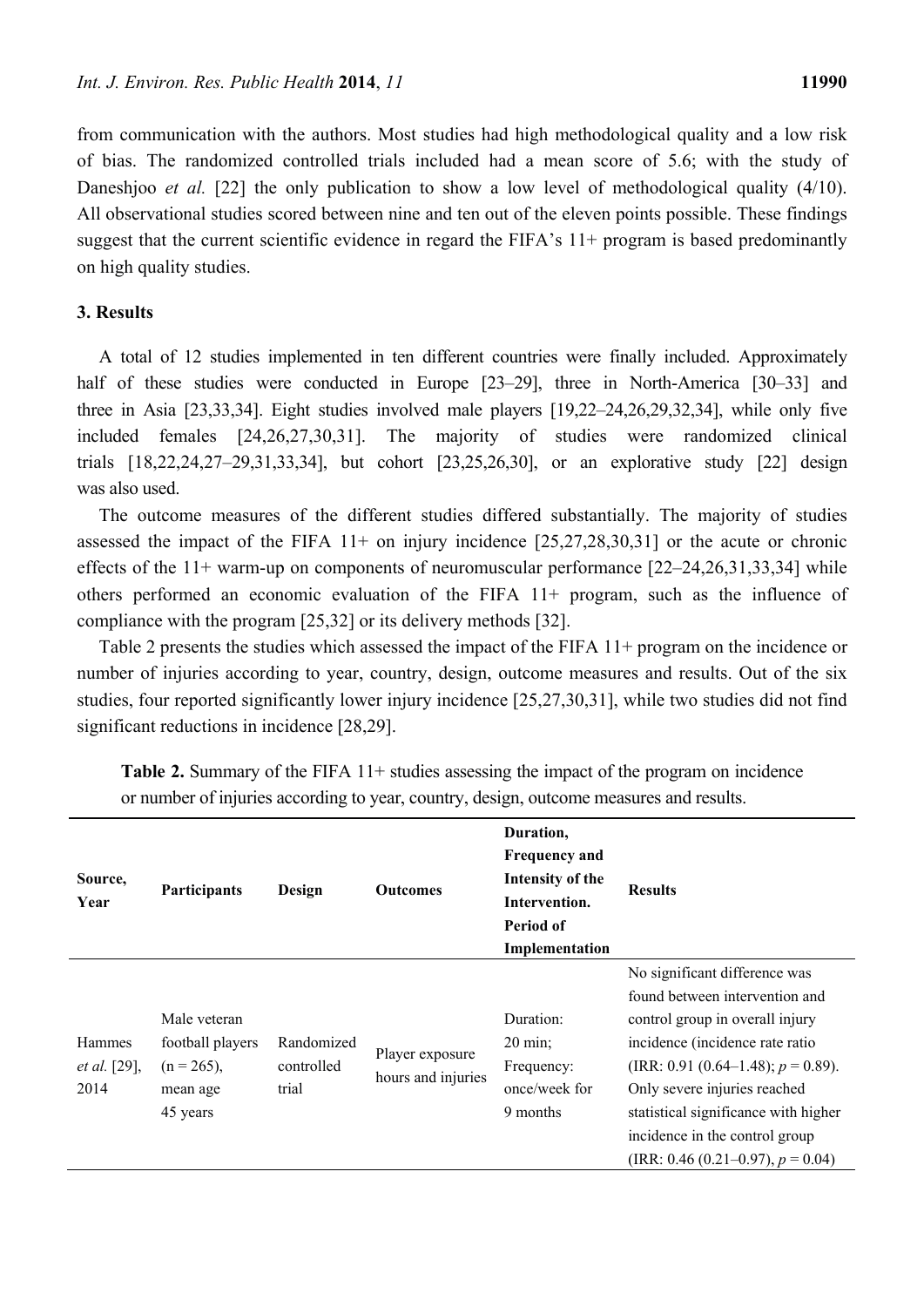|                                         | Duration,                                                                      |                                   |                                                                                                                                                                                                            |                                                                                                        |                                                                                                                                                                                                                                                                                                                                                              |  |
|-----------------------------------------|--------------------------------------------------------------------------------|-----------------------------------|------------------------------------------------------------------------------------------------------------------------------------------------------------------------------------------------------------|--------------------------------------------------------------------------------------------------------|--------------------------------------------------------------------------------------------------------------------------------------------------------------------------------------------------------------------------------------------------------------------------------------------------------------------------------------------------------------|--|
| Source,<br>Year                         | Participants                                                                   | Design                            | Outcomes                                                                                                                                                                                                   | <b>Frequency and</b><br><b>Intensity of the</b><br>Intervention.<br><b>Period of</b><br>Implementation | <b>Results</b>                                                                                                                                                                                                                                                                                                                                               |  |
| Grooms<br>et al. [30],<br>2013          | Male collegiate<br>football players<br>$(n = 41) 18 - 25$<br>years-of-age      | Cohort<br>study                   | Lower extremity<br>injury risk and<br>time lost to lower<br>extremity injury                                                                                                                               | Duration:<br>20 min;<br>Frequency:<br>5-6 times/week<br>for 2 seasons                                  | The intervention season had<br>reductions in the relative risk (RR)<br>of lower extremity injury of 72%<br>$(RR1 = 0.28; 95\% CI2 0.09-0.85)$<br>and time lost to lower extremity<br>injury compared to the previous<br>non-intervention season                                                                                                              |  |
| Steffen<br>et al. [31],<br>2013         | Female youth<br>football players<br>$(n = 226)$ 13-18<br>years-of-age          | Randomized<br>controlled<br>trial | Incidence of all<br>injuries;<br>Neuromuscular<br>performance tests<br>included the Star<br>Excursion<br><b>Balance Test</b><br>(SEBT),<br>single-leg<br>balance, triple<br>hop and jumping-<br>over-a-bar | Duration:<br>20 min;<br>Frequency:<br>2-3 times/week<br>for 4.5 months                                 | Compared to players with low<br>adherence, players with high<br>adherence to the 11+ had a<br>57% lower injury risk (RR = $0.43$ ;<br>95% CI 0.19-1.00). However,<br>after adjusting for covariates, this<br>between group difference was not<br>statistically significant $RR = 0.44$ ;<br>95% CI 0.18-1.06)                                                |  |
| Soligard<br>et al. [25],<br>2010        | Young female<br>football players<br>$(n = 1.055)$<br>$13 - 17$<br>years-of-age | Cohort<br>study                   | Compliance,<br>injury incidence                                                                                                                                                                            | Duration:<br>20 min;<br>Frequency:<br>1.3 times/week<br>for 10 months                                  | Coaches who had previously<br>utilized injury prevention training<br>coached teams with a 46% lower<br>risk of injury (OR = $0.54$ ;<br>95% CI 0.33-0.87). Compared<br>with players with intermediate<br>compliance, players with high<br>compliance with the program had<br>a 35% lower risk of all injuries<br>$(RR = 0.65; 95\% \text{ CI } 0.46 - 0.91)$ |  |
| Soligard<br><i>et al.</i> [27],<br>2008 | Young female<br>football players<br>$(n = 2.729)$<br>$13 - 17$<br>years-of-age | Randomized<br>controlled<br>trial | Lower extremity<br>injuries<br>(foot, ankle,<br>lower leg, knee,<br>thigh, groin,<br>and hip)                                                                                                              | Duration:<br>20 min;<br>Frequency:<br>3 times/week for<br>8 months                                     | In the intervention group there was<br>a significantly lower risk of<br>injuries overall ( $RR = 0.68$ ;<br>95% CI 0.48-0.98), lower risk of<br>overuse injuries ( $RR = 0.47$ ,<br>95% CI 0.26–0.85) and lower risk<br>of severe injuries ( $RR = 0.55$ ,<br>95% CI 0.36–0.83) compared to<br>the control group                                             |  |
| Steffen<br>et al. [28],<br>2008         | Young female<br>football players<br>$(n = 396)$<br>$13 - 17$<br>years-of-age   | Randomized<br>controlled<br>trial | Injury incidence<br>and type                                                                                                                                                                               | Duration:<br>20 min;<br>Frequency:<br>once/week for<br>8 months                                        | No effect of the intervention on<br>injury incidence                                                                                                                                                                                                                                                                                                         |  |

**Table 2.** *Cont.*

**<sup>1</sup>**Risk ratio; **<sup>2</sup>**Confidence interval.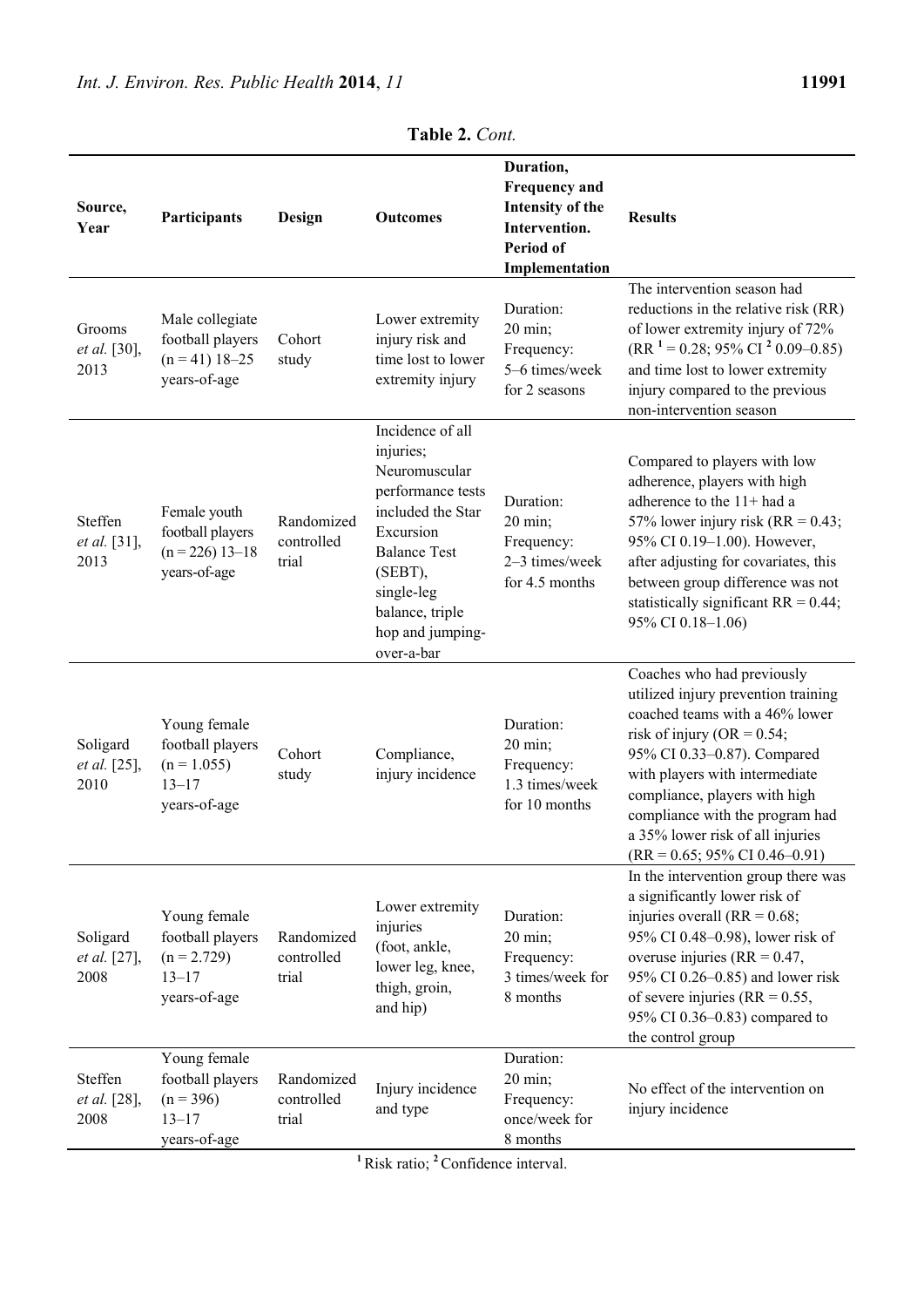The FIFA 11+ leads to significant improvements in thigh muscle strength, jump height, and sprint speed and in a number of measures of balance and proprioception in amateur footballers (Table 3) [22–24,26,31,33,34]. Several of these outcomes are relevant to performance within the game, but specific adaptations may also contribute to the reduction of injury incidence observed in other FIFA 11+ studies. Specifically, there is evidence to suggest that the improvements in measures of dynamic balance or proprioception [26,33,34], core-stability, eccentric and concentric hamstrings strength and hamstrings to quadriceps muscle balance [23,26,33,34], are adaptations associated with lower risk for injuries such as anterior cruciate ligament rupture and hamstring [10,11,35] strain.

| Source,<br>Year                               | Participants                                                                     | Design                                      | <b>Outcome</b>                                                                                                                                                                                                                                                                          | Duration,<br><b>Frequency and</b><br><b>Intensity of the</b><br>Intervention.<br><b>Period of</b><br>Implementation | <b>Results</b>                                                                                                                                                                                                                                                                                                                                                 |
|-----------------------------------------------|----------------------------------------------------------------------------------|---------------------------------------------|-----------------------------------------------------------------------------------------------------------------------------------------------------------------------------------------------------------------------------------------------------------------------------------------|---------------------------------------------------------------------------------------------------------------------|----------------------------------------------------------------------------------------------------------------------------------------------------------------------------------------------------------------------------------------------------------------------------------------------------------------------------------------------------------------|
| <b>Bizzini</b><br><i>et al.</i> [23],<br>2013 | Male<br>amateur<br>football<br>players<br>$(n = 20)$ ,<br>mean age<br>25.5 years | Cohort<br>study.<br><b>ACUTE</b><br>effects | Acute effects of the<br>FIFA $11+$ on<br>performance in<br>20-m sprints, agility<br>$t$ -test,<br>counter-movement<br>jump, squat jump,<br>star excursion balance<br>test and stiffness,<br>quadriceps maximal<br>isometric strength<br>(MVC) and rate<br>of force development<br>(RFD) | Duration:<br>$20 \text{ min}$                                                                                       | Statistically significant<br>changes were found for all<br>the performance variables<br>with the exception of<br>quadriceps MVC and RFD.<br>Significant increases in<br>resting oxygen uptake,<br>core temperature and<br>blood lactate                                                                                                                        |
| Impellizzeri<br>et al. [24],<br>2013          | Male<br>amateur<br>football<br>players<br>$(n = 81)$ ,<br>mean age 24<br>years   | Randomized<br>controlled<br>trial           | Primary: Dynamic<br>balance:<br>Time-to-stabilization,<br>star excursion<br>balance test,<br>eccentric/concentric<br>flexors strength,<br>core-stability test,<br>vertical jump,<br>20-m sprint,<br>agility $t$ -test                                                                   | Duration: 20 min;<br>Frequency:<br>3 times/week for<br>9 weeks                                                      | Statistically significant<br>improvement in<br>time-to-stabilization<br>$(-2.8\%; 90\% \text{ CI} -4.4 -1.2)$<br>and core-stability $(-8.9\%$ ,<br>90% CI $-14.6 - -3.1$ ) in the<br>intervention group<br>compared to the control<br>group. Meaningful but<br>non-significant<br>improvements were<br>observed in eccentric and<br>concentric flexor strength |

**Table 3.** Summary of the studies reporting the acute or chronic effects of the FIFA 11+ on performance and physiological measures according to year, country, design, outcome measures and results.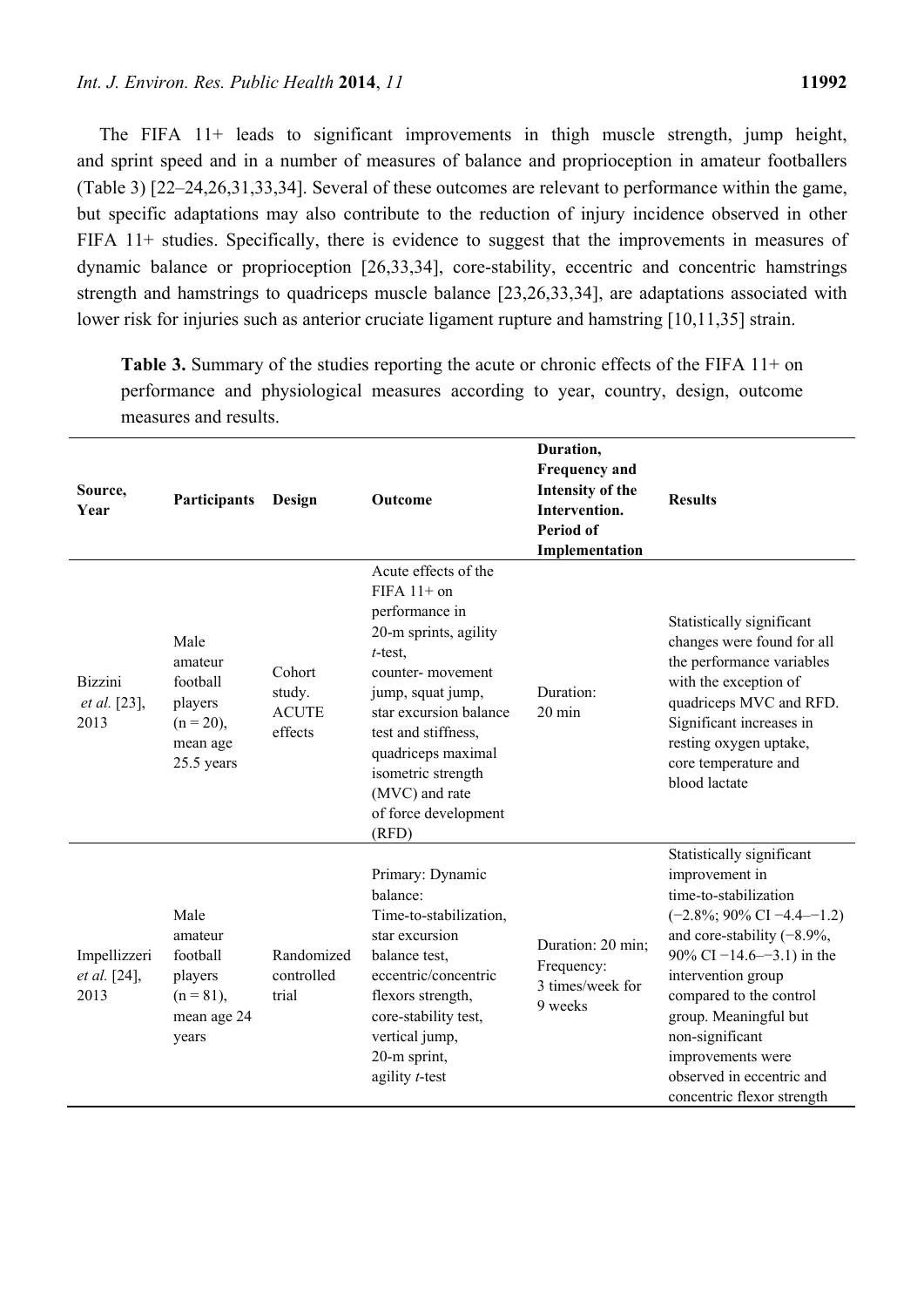| Source,<br>Year                          | Participants                                                                              | Design                                           | Outcome                                                                                                                                                                                                                                                                                                                                                                                                   | Duration,<br><b>Frequency and</b><br><b>Intensity of the</b><br>Intervention.<br>Period of<br>Implementation | <b>Results</b>                                                                                                                                                                                                                                                                                                                                                                                                                                                                                                                                                                                                        |
|------------------------------------------|-------------------------------------------------------------------------------------------|--------------------------------------------------|-----------------------------------------------------------------------------------------------------------------------------------------------------------------------------------------------------------------------------------------------------------------------------------------------------------------------------------------------------------------------------------------------------------|--------------------------------------------------------------------------------------------------------------|-----------------------------------------------------------------------------------------------------------------------------------------------------------------------------------------------------------------------------------------------------------------------------------------------------------------------------------------------------------------------------------------------------------------------------------------------------------------------------------------------------------------------------------------------------------------------------------------------------------------------|
| Nakase<br>et al. [33],<br>2013           | Healthy<br>male<br>volunteers<br>$(n = 10)$ ,<br>mean age:<br>19 years                    | Explorative<br>study.<br><b>ACUTE</b><br>effects | Acute effect of FIFA<br>$11+$ on fluorodeoxy-<br>glucose (FDG) uptake<br>of muscle tissue per<br>unit volume<br>(marker of muscle<br>glucose intake and<br>activation)                                                                                                                                                                                                                                    | Duration: 20 min                                                                                             | Significantly higher FDG<br>accumulation in the rectus<br>abdominus, gluteus medius<br>and gluteus minimus<br>muscles following the FIFA<br>$11+$ than in a non-exercising<br>control group                                                                                                                                                                                                                                                                                                                                                                                                                           |
| Daneshjoo<br><i>et al.</i> [34],<br>2012 | Young male<br>professional<br>football<br>players<br>$(n = 36)$ ,<br>mean age<br>19 years | Randomized<br>controlled<br>trial                | Chronic effect of FIFA<br>$11+$ on concentric<br>hamstrings:quadriceps<br>ratio (Conventional<br>strength ratio (CSR)),<br>Eccentric hamstrings:<br>concentric quadriceps<br>ratio (Dynamic control<br>ratio (DCR)),<br>and fast:slow speed<br>ratio (FSR) (net peak<br>torque at<br>$300^\circ \text{·s}^{-1}$ /net peak<br>torque at $60^{\circ} \cdot s^{-1}$ ) of<br>the hamstrings<br>and quadriceps | Duration: 20 min;<br>Frequency:<br>3 times/week for<br>2 months                                              | Significant increases in<br>DCR in the dominant and<br>non-dominant limb were<br>observed after the<br>$11+$ training.<br>In the non-dominant limb,<br>significant improvements<br>were observed in the CSR<br>at $60^{\circ} \cdot s^{-1}$ (but not at<br>180° $\cdot s^{-1}$ or 300° $\cdot s^{-1}$ ) and<br>in the FSR of the quadriceps<br>(but not in the hamstrings)                                                                                                                                                                                                                                            |
| Daneshjoo<br>et al. [34],<br>2012        | Under<br>21 year-old<br>football<br>players<br>$(n = 36)$ ,<br>mean age<br>19 years       | Randomized<br>controlled<br>trial                | Joint positioning<br>(proprioception) at 30°,<br>45° and 60° knee<br>flexion.<br>Stork stand test (Static<br>balance) and SEBT<br>(Dynamic balance)                                                                                                                                                                                                                                                       | Duration: 20 min;<br>Frequency:<br>3 times/week for<br>2 months                                              | Compared to control players<br>who maintained normal<br>activities The program<br>significantly improved joint<br>proprioception at 45° and<br>60° of knee flexion in the<br>dominant leg and static and<br>dynamic balance                                                                                                                                                                                                                                                                                                                                                                                           |
| Brito et al.,<br>$[26]$ , 2010           | Sub-elite<br>male football<br>players<br>$(n = 20)$ ,<br>mean age<br>22 years             | Cohort<br>study                                  | Isokinetic hamstrings<br>and quadriceps peak<br>torque (PT)                                                                                                                                                                                                                                                                                                                                               | Duration: 20 min;<br>Frequency:<br>3 times/week for<br>10 weeks                                              | Hamstrings PT in the<br>non-dominant limb<br>significantly increased<br>by 14.6%, 15.0% and<br>14.3% during the above<br>contractions/velocities,<br>respectively.<br>In the dominant limb,<br>the concentric PT of the<br>quadriceps increased by<br>6.9% at $60 \cdot s^{-1}$ , and 8.3% at<br>$180 \cdot s^{-1}$ , whereas that of the<br>hamstrings increased by<br>20.4% at $60 \cdot s^{-1}$ .<br>The training program<br>significantly increased the<br>$H_{con}$ : Q <sub>con</sub> ratio at $60 \cdot s^{-1}$ by<br>14.8% and the $H_{\text{ecc}}$ :<br>$Q_{con}$ ratio by 13.8% in<br>the non-dominant limb |

**Table 3.** *Cont.*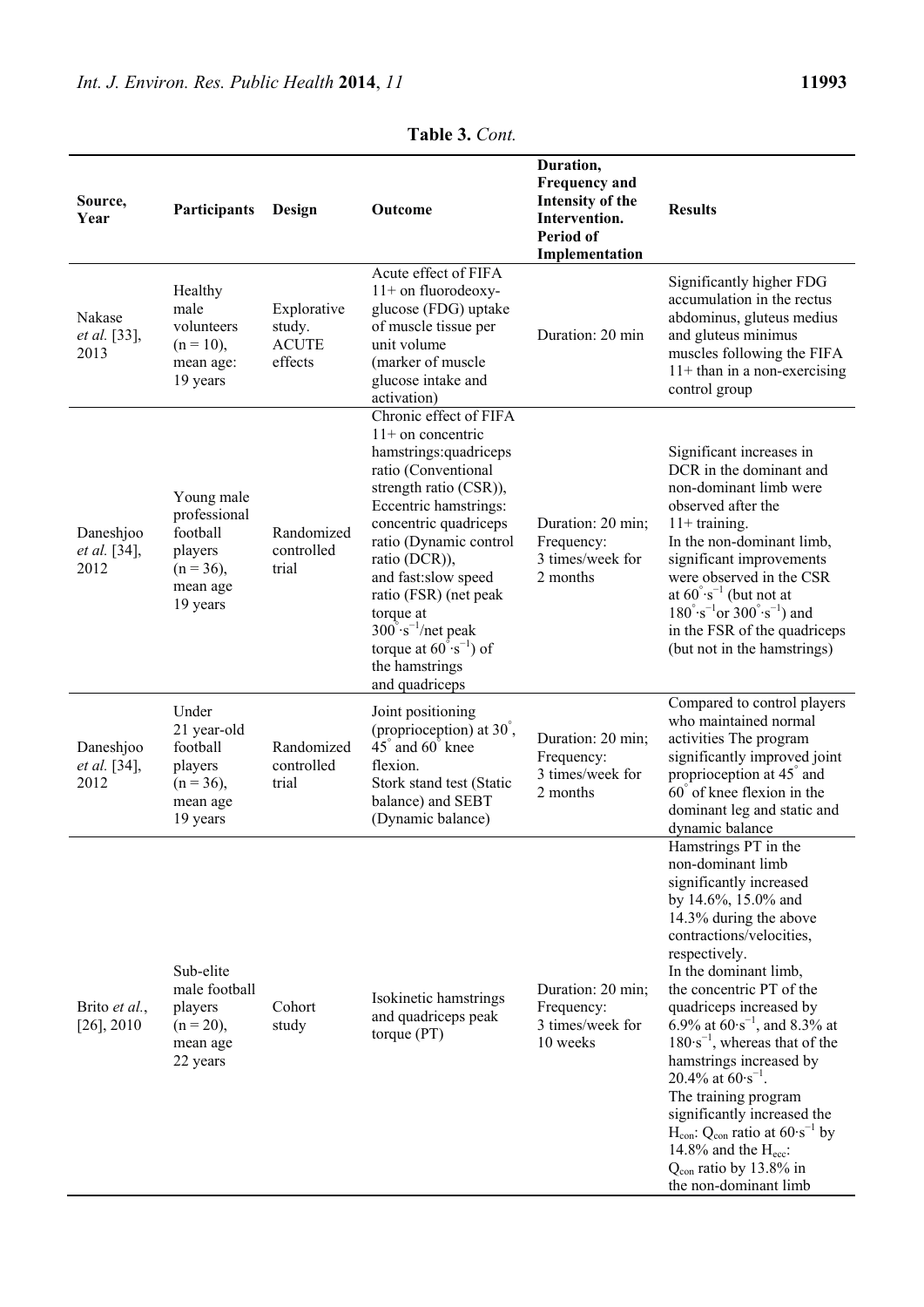A significant decrease in dominant leg proprioceptive error from 2.8% to 1.7% at 45° and 60° knee flexion and a significant 10.9% improvement in static balance were observed in the intervention group of one FIFA 11+ study [34]. Impellizzeri *et al*. reported a significant 2.8% improvement in time to stabilization—a measure of dynamic balance. Core stability, which may influence lower extremity biomechanics and in turn anterior cruciate ligament risk during rapid changes of direction [10,35,36], was assessed in two studies, but significant improvements compared to the control groups was only observed in one of these [24].

While the evaluation of strength adaptations in specific muscle groups has been confined to isokinetic testing of hamstrings and quadriceps peak torque or peak torque ratios, increases in fluorodeoxyglucose accumulation in the rectus abdominus, erector spinae, gluteus medius and minimus were reported following the FIFA 11+ indicative of significant activation of these trunk and hip muscles by the program. One of the few studies to have examined the acute effects of the program, Bizzini *et al.* reported statistically significant pre-post warm-up improvements in a number of performance variables, including sprint speed, agility, jump performance and balance.

Soligard et al. [25] reported high compliance with the FIFA 11+ overall and that higher compliance was associated with significantly lower injury risk than intermediate compliance (Table 4). Steffen *et al*., found that delivery of the program by coaches who had been educated during an extensive preseason workshop was associated with greater team adherence to the program compared to its unsupervised delivery [32].

| Source,<br>year                      | <b>Participants</b>                                                                    | Design                            | Outcome                                                                                                                       | Duration,<br><b>Frequency and</b><br><b>Intensity of the</b><br>Intervention.<br>Period of<br>Implementation | <b>Results</b>                                                                                                                                                                                                                                                                                                                                                                                                                     |
|--------------------------------------|----------------------------------------------------------------------------------------|-----------------------------------|-------------------------------------------------------------------------------------------------------------------------------|--------------------------------------------------------------------------------------------------------------|------------------------------------------------------------------------------------------------------------------------------------------------------------------------------------------------------------------------------------------------------------------------------------------------------------------------------------------------------------------------------------------------------------------------------------|
| Steffen<br>et al.<br>$[32]$<br>2013  | Female<br>youth<br>football<br>players<br>$(n = 226)$<br>$13 - 18$<br>years-of-age     | Randomized<br>controlled<br>trial | Comparison<br>of different<br>delivery<br>methods of<br>$FIFA 11+ on$<br>adherence<br>among female<br>youth football<br>teams | Duration:<br>$20 \text{ min}$ ;<br>Frequency:<br>3 times/week for<br>4 months                                | Following a workshop delivery of the<br>FIFA 11+ by coaches who had attended a<br>workshop was equally successful with or<br>without the additional field involvement of<br>a physio-therapist. Proper education of<br>coaches during an extensive preseason<br>workshop followed by supervised delivery<br>by these coaches resulted in significantly<br>higher team adherence than an unsupervised<br>delivery of the FIFA $11+$ |
| Soligard<br>et al.<br>$[25]$<br>2010 | Young<br>female<br>football<br>players<br>$(n = 1.055)$ ,<br>$13 - 17$<br>years-of-age | Cohort<br>study                   | Interaction<br>between<br>compliance<br>with program<br>and injury<br>incidence                                               | Duration:<br>20 min;<br>Frequency:<br>2 times/week<br>for 8 months                                           | Compared with players with intermediate<br>compliance, players with high compliance<br>with the program had a 35% lower risk of<br>all injuries (RR = $0.65$ ; 95% CI 0.46–0.91)                                                                                                                                                                                                                                                   |

**Table 4.** Summary of studies that assessed the cost effectiveness of the FIFA 11+, compliance with the program or different delivery methods, according to year, country, design, outcome measures and results.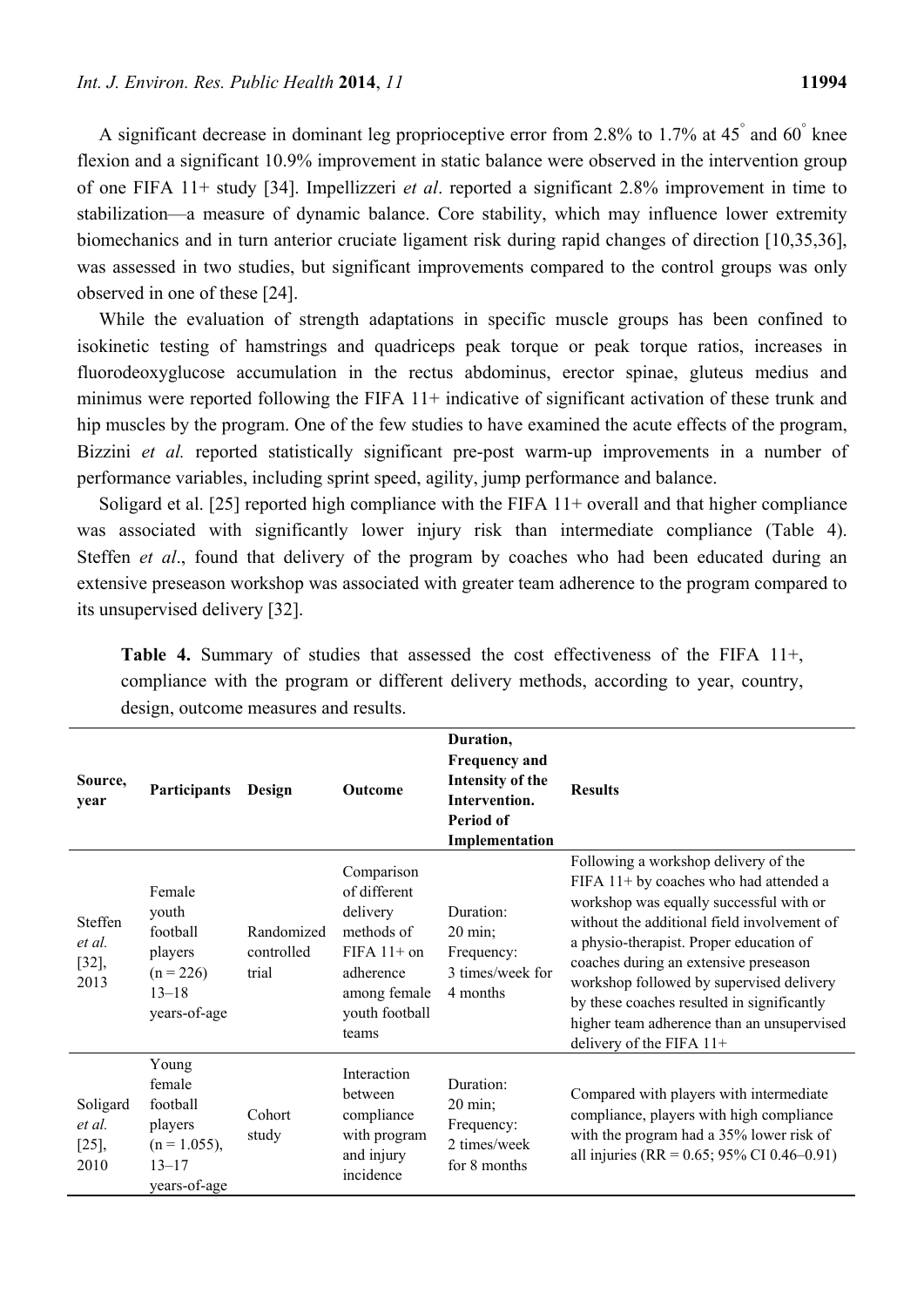## **4. Discussion**

The efficacy of the majority of the FIFA 11+ studies has demonstrated how a simple to implement, exercise-based warm-up program can decrease the incidence of injuries in both male and female amateur football players. In general, teams that implemented the FIFA 11+ had between 30% and 70% fewer injured players [25,27,31]. In addition, high compliance to the FIFA 11+ program was associated with an estimated risk reduction of all injuries by 35% and significant improvements in a number of aspects of motor and neuromuscular performance [25,32].

The efficacy of the FIFA 11+ in decreasing lower extremity injuries concurs with findings in other prevention programs delivered as a warm-up. In a randomized trial among 4.564 Swedish players aged 12 to 17 years, Waldén *et al.* reported that a neuromuscular warm-up program comprised of 6 lower body and trunk conditioning exercises and jump-landing exercises significantly reduced the incidence of anterior cruciate ligament (ACL) injury in female adolescent football players, while a number of other randomized controlled intervention studies also demonstrated that prevention programs targeting football players can reduce the incidence of injuries [37–41].

Of the studies included in the present systematic review, four reported that implementing the FIFA 11+ resulted in a statistically significant reduction in the risk of injury [16,19,28,32] while two studies found no significant effect [28]. The possible explanations for failure to show risk reduction in the study by Steffen *et al.* may relate to the low compliance in the intervention group [28]. Meanwhile, the lack of preventive effects in the study by Hammes *et al.* was likely due to the too low overall frequency of training sessions [29]. Discrepancies in findings could also be explained by differences in population characteristics between the studies. Patterns of injury incidence and injury risk factors are influenced by gender, age and playing level and climatic conditions/geographical location differences [42–46] such that the impact of a standardized program such as the FIFA11+ may vary in different populations. Since, the FIFA11+ is usually implemented as a complete intervention, it is impossible to determine which exercises are the most important in terms of risk reduction when the program is effective.

Nonetheless, while the FIFA 11+ appears to be a useful and effective overall injury risk reduction program at the amateur level, additional loading progressions (volume/intensity) or a greater emphasis on exercises that address specific risk factors may be necessary to produce a significant reduction in injury incidence in higher level players with greater baseline neuromuscular performance. The relative importance of components of the FIFA 11+ are also likely to vary according to player characteristics, in terms of their neuromuscular and biomechanical profile and characteristics such as gender, age and previous injury.

The correct implementation of the FIFA11+ and whether there was direct qualified supervision or not may depend on who conducts the program and the initial training they received. More studies are warranted to further evaluate factors associated with compliance and compare injury prevention and performance of the FIFA 11+ when it is led by qualified coaches compared to other professionals such as strength coaches, sport coaches, team captains, physical therapists, and physiotherapists, [27,30,47] or to unsupervised delivery. While compliance appears to be an important determinant of the effectiveness of the program, there remains limited data describing this relationship [25]. In addition, little is known regarding the influence of compliance and effectiveness of the program in female and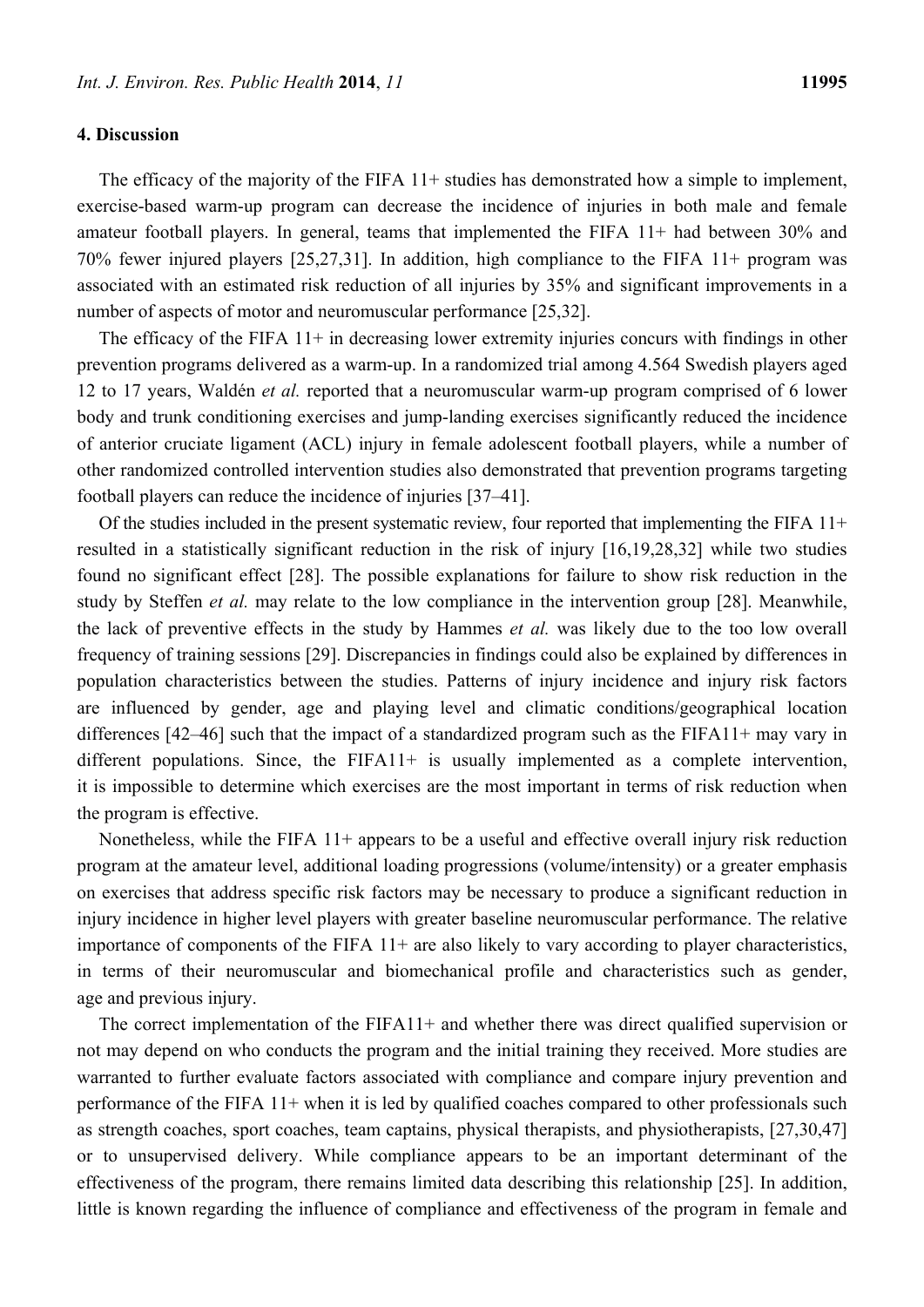senior players. To elucidate potential mechanisms for the programs injury risk reduction effect, future research should also evaluate the impact of the FIFA 11+ on kinematics and kinetics during movements such as cutting or drop jumps, tasks that are used to screen for injury risk, particularly in female athletes, who are at elevated risk of knee ligament injuries [10,36]. In addition, The association between changes in neuromuscular performance variables such as strength, balance and proprioception and reductions in injury risk with a focus on the most frequent and the most severe injuries such as ankle, knee, upper leg and groin injuries.

More than 5000 coaches from approximately forty countries have been taught on how to implement the FIFA 11+ until the present moment [48]. During the following years, FIFA and F-MARC will continue the implementation of the FIFA  $11+$  with special attention in looking for the best possible cooperation with its member associations of the FIFA 11+ [48].

It is a challenge to convince the coaches of all FIFA member associations to implement the FIFA 11+ and to evaluate its results. However, the experiences of the nationwide implementation of the FIFA 11 in Switzerland are very encouraging, showing how an injury prevention program could be successfully implemented by football coaches with beneficial personal and societal outcomes [4].

#### **5. Conclusions**

The current evidence suggests that the FIFA 11+ exercise-based warm-up programs can both decrease the incidence of injuries in male and female amateur football players and also improve motor/neuromuscular performance. Evidence of these improvements in performance are important in "marketing" the program to coaches, players and clubs since injury may be seen as a random event [12]. Similarly, for public health agencies to provide economic support for implementation of programs such as the FIFA 11+ evidence of reduction in injury-related costs following implementation of the FIFA 11+ may be important in persuading public health agencies to financially support the delivery of programs such as the FIFA 11+ with the current evidence of cost saving showing promise.

Given the large number of people who play football, the FIFA  $11+$  and its associated materials could be considered a fundamental public health intervention. The program may have a significant impact in terms of minimizing the potential negative consequences such as direct and indirect healthcare costs and education and productivity time loss [8,9]. Finally, in the delivery of the program, attention should be given to issues of compliance and the proper education of coaches, which appear to be important determinants of the success of the FIFA 11+.

## **Acknowledgments**

The authors would like to acknowledge "Non Communicable Diseases office, Ministry for Health and Social Protection, Bogotá, DC, Colombia (Grant No. 500-2013 University of Rosario "Implementation of the "11 for Health" Program in Colombia").

#### **Author Contributions**

José Francisco Meneses-Echávez, Robinson Ramírez-Vélez and Noël C. Barengo performed the search for the studies. Noël C. Barengo was responsible for the first draft manuscript.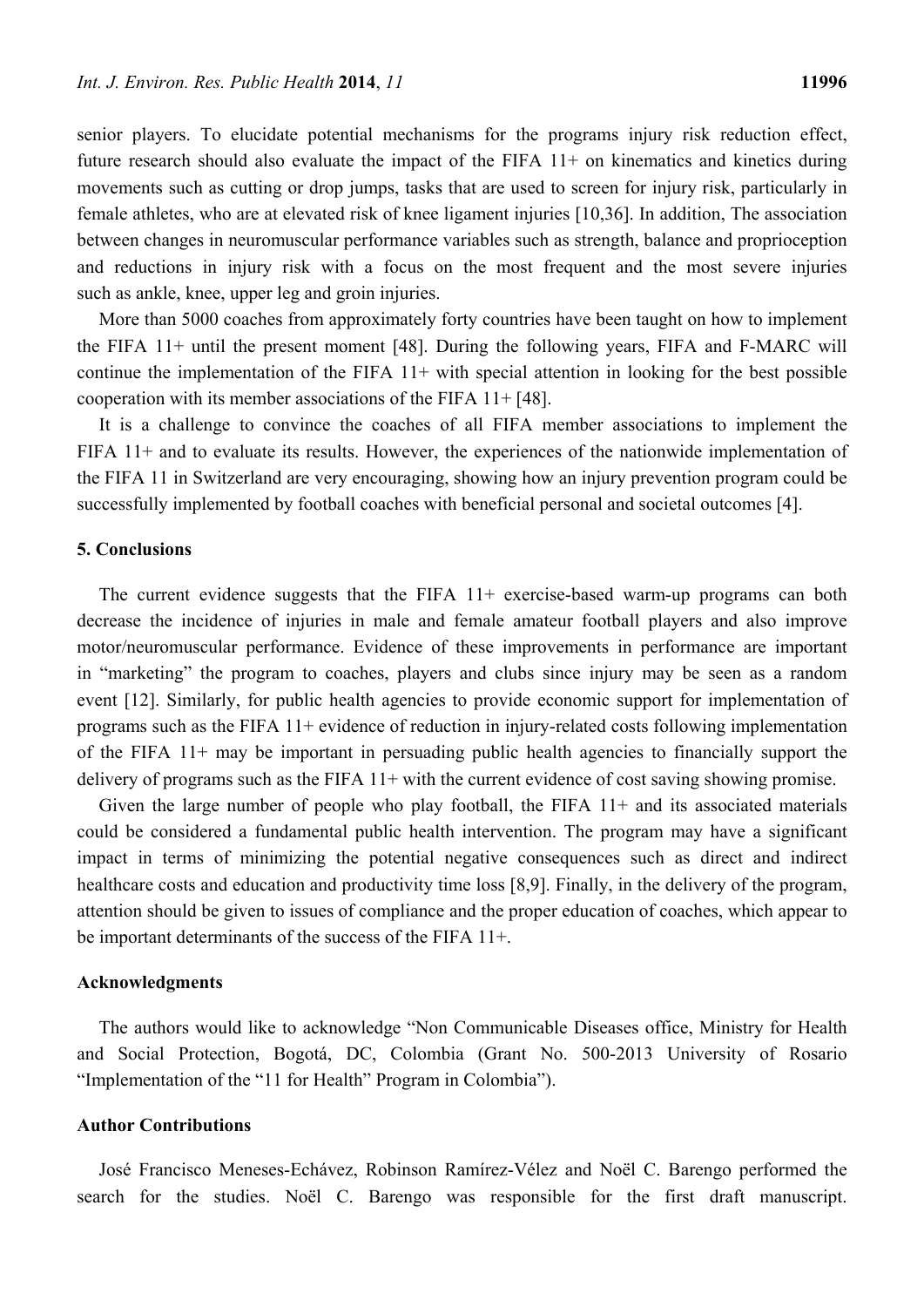José Francisco Meneses-Echávez, Robinson Ramírez-Vélez, Daniel Dylan Cohen, Gustavo Tovar and Jorge Enrique Correa Bautista all significantly contributed to the final version of the manuscript. Daniel Dylan Cohen revised the manuscript additionally for English language.

# **Conflicts of Interest**

The authors declare no conflict of interest.

# **References**

- 1. Federation International of Football Association (FIFA). *FIFA Big Count 2006: 270 Million People Active in Football*; FIFA Communications Division Information Services: Zurich, Switzerland, 2007.
- 2. Junge, A.; Dvorak, J. Soccer injuries: A review on incidence and prevention. *Sport. Med.* **2004**, *34*, 929–938.
- 3. Woods, C.; Hawkins, R.; Hulse, M.; Hodson, A. The football association medical research programme: An audit of injuries in professional football—Analysis of preseason injuries. *Brit. J. Sport. Med.* **2002**, *36*, 436–441.
- 4. Junge, A.; Lamprecht, M.; Stamm, H.; Hasler, H.; Bizzini, M.; Tschopp, M.; Reuter, H.; Wyss, H.; Chilvers, C.; Dvorak, J. Countrywide campaign to prevent soccer injuries in Swiss amateur players. *Amer. J. Sport. Med.* **2011**, *36*, 57–63.
- 5. *Letsellast Model 2008*; Consumer Safety Institute: Amsterdam, the Netherlands; Erasmus Medical Center: Rotterdam, the Netherlands, 2010. (in Dutch).
- 6. Faude, O.; Rößler, R.; Junge, A. Football injuries in children and adolescent players: Are there clues for prevention? *Sport. Med.* **2013**, *43*, 819–837.
- 7. Majewski, M.; Susanne, H.; Klaus, S. Epidemiology of athletic knee injuries: A 10-year study. *Knee* **2006**, *13*, 184–188.
- 8. Krustrup, P.; Hansen, P.R.; Andersen, L.J.; Jakobsen, M.D.; Sundstrup, E.; Randers, M.B.; Christiansen, L.; Helge, E.W.; Pedersen, M.T.; Søgaard, P.; *et al*. Long-term musculoskeletal and cardiac health effects of recreational football and running for premenopausal women. *Scand. J. Med. Sci. Sports* **2010**, *20*, S80–S89.
- 9. Randers, M.B.; Nielsen, J.J.; Krustrup, B.R.; Sundstrup, E.; Jakobsen, M.D.; Nybo, L.; Dvorak, J.; Bangsbo, J.; Krustrup, P. Positive performance and health effects of a football training program over 12 weeks can be maintained over a 1-year period with reduced training frequency. *Scand. J. Med. Sci. Sports* **2010**, *20*, S80–S89.
- 10. Alentorn-Geli, E.; Myer, G.D.; Silvers, H.J.; Samitier, G.; Romero, D.; Lázaro-Haro, C.; Cugat, R. Prevention of non-contact anterior cruciate ligament injuries in soccer players. Part 1: Mechanisms of injury and underlying risk factors. *Knee Surg. Sports Traumatol. Arthrosc.* **2009**, *17*, 705–729.
- 11. Mendiguchia, J.; Alentorn-Geli, E.; Brughelli, M. Hamstring strain injuries: Are we heading in the right direction? *Brit. J. Sport. Med.* **2012**, *46*, 81–85.
- 12. McHugh, M.P. Injury prevention in professional sports: protecting your investments. *Scand. J. Med. Sci. Sports* **2009**, *19*, 751–752.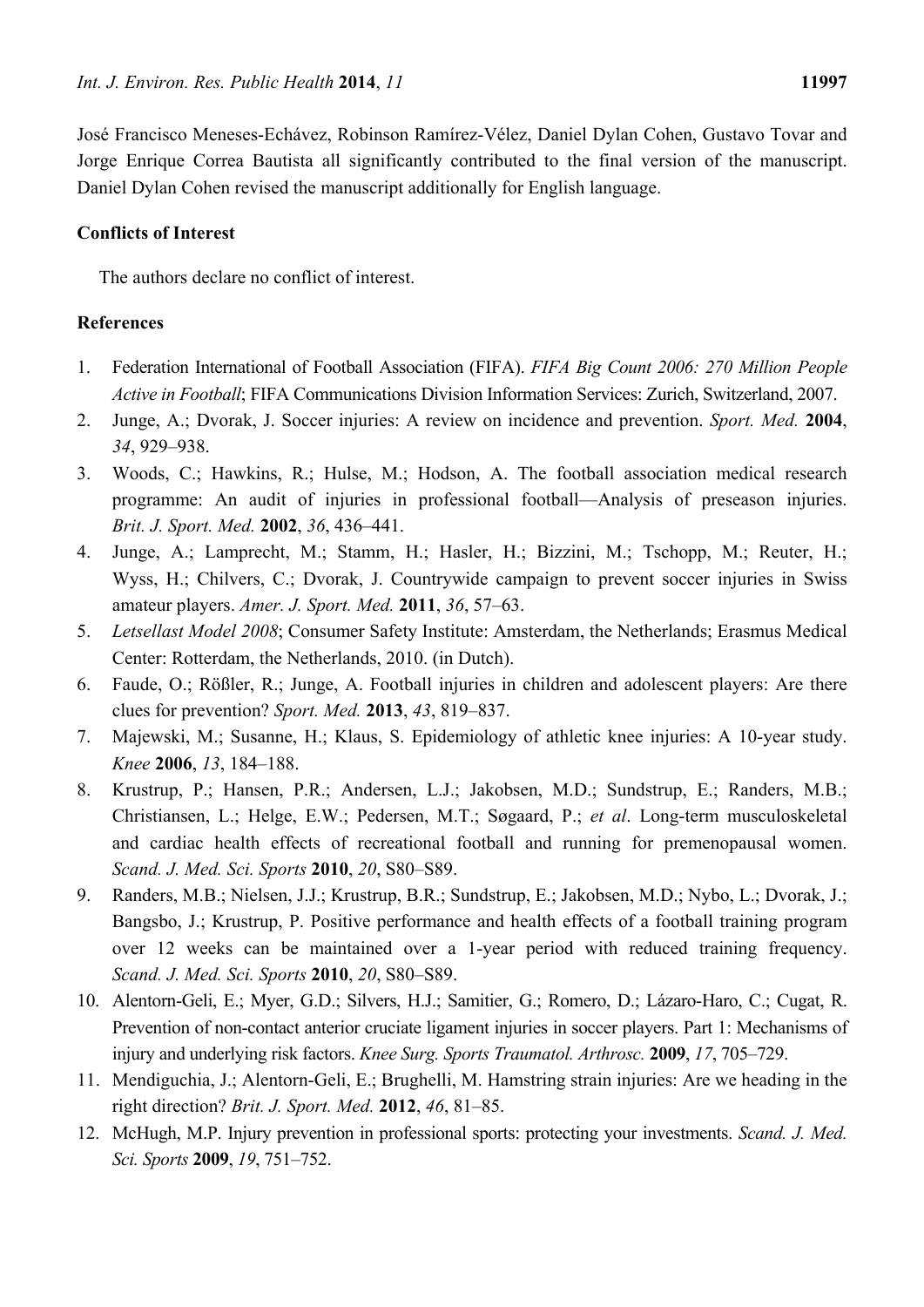- 13. Dvorak, J.; Junge, A.; Chomiak, J.; Graf-Baumann, T.; Peterson, L.; Rosch, D.; Hodgson, R. Risk factor analysis for injuries in football players. Possibilities for a prevention program. *Amer. J. Sport. Med.* **2000**, *28*, S69–S74.
- 14. Ekstrand, J.; Gillquist, J.; Liljedahl, S.O. Prevention of soccer injuries. Supervision by doctor and physiotherapist. *Amer. J. Sport. Med.* **1983**, *11*, 116–120.
- 15. Krist, M.R.; van Beijsterveldt, A.M.; Backx, F.J.; de Wit, G.A. Preventive exercises reduced injury-related costs among adult male amateur soccer players: A cluster-randomised trial. *J. Physiother*. **2013**, *59*, 15–23.
- 16. Verhagen, E.A. Costing an injury prevention program in amateur adult soccer. *Clin. J. Sport. Med.* **2013**, *23*, 500–501.
- 17. Gatterer, H.; Ruedl, G.; Faulhaber, M.; Regele, M.; Burtscher, M. Effects of the performance level and the FIFA "The 11" injury prevention program on the injury rate in Italian male amateur soccer players. *J. Sports Med. Phys. Fitness*. **2012**, *52*, 80–84.
- 18. Van Beijsterveldt, A.M.; van de Port, I.G.; Krist, M.R.; Schmikli, S.L.; Stubbe, J.H.; Frederiks, J.E.; Backx, F.J. Effectiveness of an injury prevention programme for adult male amateur soccer players: A cluster-randomised controlled trial. *Brit. J. Sports Med*. **2012**, *46*, 1114–1118.
- 19. Kilding, A.E.; Tunstall, H.; Kuzmic, D. Suitability of FIFA's "The 11" training programme for young football players—Impact on physical performance. *J. Sport. Sci. Med.* **2008**, *7*, 320–326.
- 20. De Morton, N. The PEDro scale is a valid measure of the methodological quality of clinical trials: A demographic study. *Aust. J. Physiother.* **2009**, *55*, 129–133.
- 21. Public Health Resource Unit. Critical Appraisal Skills Programme (CASP). Available online: http://www.phru.nhs.uk/ Pages/PHD/CASP.htm (accessed on 8 August 2008).
- 22. Daneshjoo, A.; Mokhtar, A.H.; Rahnama, N.; Yusof, A. The effects of injury preventive warm-up programs on knee strength ratio in young male professional soccer players. *PLoS One* **2012**, *7*, doi:10.1371/journal.pone.0050979.
- 23. Bizzini, M.; Impellizzeri, F.M.; Dvorak, J.; Bortolan, L.; Schena, F.; Modena, R.; Junge, A. Physiological and performance responses to the "FIFA  $11+$ " (part 1): Is it an appropriate warm-up? *J. Sport. Sci*. **2013**, *31*, 1481–1490.
- 24. Impellizzeri, F.M.; Bizzini, M.; Dvorak, J.; Pellegrini, B.; Schena, F.; Junge, A. Physiological and performance responses to the FIFA 11+ (Part 2): A randomised controlled trial on the training effects. *J. Sport. Sci.* **2013**, *31*, 1491–1502
- 25. Soligard, T.; Nilstad, A.; Steffen, K.; Myklebust, G.; Holme, I.; Dvorak, J.; Bahr, R.; Andersen, T.E. Compliance with a comprehensive warm-up programme to prevent injuries in youth football. *Brit. J. Sport. Med*. **2010**, *44*, 787–793.
- 26. Brito, J.; Figueiredo, P.; Fernandes, L.; Seabra, A.; Soares, J.M.; Krustrup, P.; Rebelo, A. Isokinetic strength effects of FIFA's "the 11+" injury prevention training programme. *Isokinet. Exerc. Sci.* **2010**, *18*, 211–215.
- 27. Soligard, T.; Myklebust, G.; Steffen, K.; Holme, I.; Silvers, H.; Bizzini, M.; Junge, A.; Dvorak, J.; Bahr, R.; Andersen, T.E. Comprehensive warm-up programme to prevent injuries in young female footballers: cluster randomised controlled trial. *BMJ* **2008**, *337*, doi:10.1136/bmj.a2469.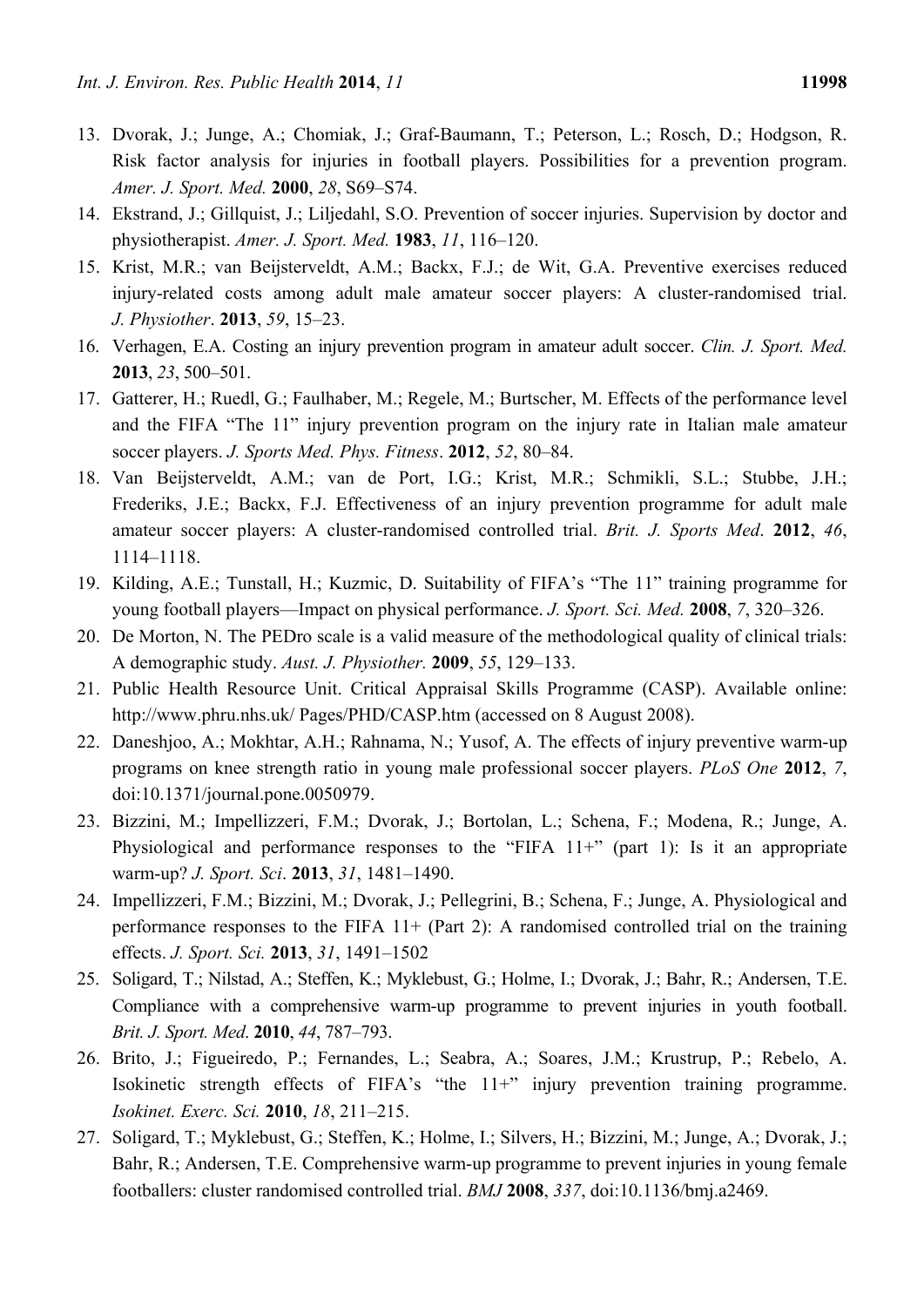- 28. Steffen, K.; Myklebust, G.; Olsen, O.E.; Holme, I.; Bahr, R. Preventing injuries in female youth football—A cluster-randomized controlled trial. *Scand. J. Med. Sci. Sports* **2008**, *18*, 605–614.
- 29. Hammes, D.; Aus der Fünten, K.; Kaiser, S.; Frisen, E.; Bizzini, M.; Meyer, T. Injury prevention in male veteran football players—A randomised controlled trial using "FIFA 11+". *J. Sport. Sci.* **2014**, doi:10.1080/02640414.2014.975736.
- 30. Grooms, D.R.; Palmer, T.; Onate, J.A.; Myer, G.; Grindstaff, T. Comprehensive soccer-specific warm-up and lower extremity injury in collegiate male soccer players. *J. Athl. Training* **2013**, *48*, 782–789.
- 31. Steffen, K.; Emery, C.A.; Romiti, M.; Kang, J.; Bizzini, M.; Dvorak, J.; Finch, C.F.; Meeuwisse, W.H. High adherence to a neuromuscular injury prevention programme (FIFA 11+) improves functional balance and reduces injury risk in Canadian youth female football players: A cluster randomized trial. *Brit. J. Sport. Med*. **2013**, *47*, 794–802.
- 32. Steffen, K.; Meeuwisse, W.H.; Romiti, M.; Kang, J.; McKay, C.; Bizzini, M.; Dvorak, J.; Finch, C.; Myklebust, G.; Emery, C.A. Evaluation of how different implementation strategies of an injury prevention programme (FIFA 11+) impact team adherence and injury risk in Canadian female youth football players: A cluster-randomised trial. *Brit. J. Sport. Med.* **2013**, *47*, 480–487.
- 33. Nakase, J.; Inaki, A.; Mochizuki, T.; Toratani, T.; Kosaka, M.; Ohashi, Y.; Taki, J.; Yahata, T.; Kinuya, S.; Tsuchiya, H. Whole body muscle activity during the FIFA 11+ program evaluated by positron emission tomography. *PLoS One* **2013**, *8*, doi:10.1371/journal.pone.0073898.
- 34. Daneshjoo, A.; Mokhtar, A.H.; Rahnama, N.; Yusof, A. The effects of comprehensive warm-up programs on proprioception, static and dynamic balance on male soccer players. *PLoS One* **2012**, *7*, doi:10.1371/journal.pone.0051568.
- 35. Zazulak, B.T.; Hewett, T.E.; Reeves, N.P.; Goldberg, B.; Cholewicki, J. Deficits in neuromuscular control of the trunk predict knee injury risk: A prospective biomechanical-epidemiologic study. *Amer. J. Sport. Med.* **2007**, *35*, 1123–1130.
- 36. Frank, B.; Bell, D.R.; Norcross, M.F.; Blackburn, J.T.; Goerger, B.M.; Padua, D.A. Trunk and hip biomechanics influence anterior cruciate loading mechanisms in physically active participants. *Amer. J. Sport. Med*. **2013**, *41*, 2676–2683.
- 37. Waldén, M.; Atroshi, I.; Magnusson, H.; Wagner, P.; Hägglund, M. Prevention of acute knee injuries in adolescent female football players: Cluster randomised controlled trial. *BMJ* **2012**, *344*, doi:10.1136/bmj.e3042.
- 38. Kirkendall, D.T.; Junge, A.; Dvorak, J. Prevention of football injuries. *Asian J. Sport. Med.* **2010**, *1*, 81–92.
- 39. Gilchrist, J.; Mandelbaum, B.R.; Melancon, H.; Ryan, G.W.; Silvers, H.J.; Griffin, L.Y.; Watanabe, D.S.; Dick, R.W.; Dvorak, J. A randomized controlled trial to prevent non-contact anterior cruciate ligament injury in female collegiate soccer players. *Amer. J. Sport. Med*. **2008**, *36*, 1476–1483.
- 40. Kiani, A.; Hellquist, E.; Ahlqvist, K.; Gedeborg, R.; Michaelsson, K.; Byberg, L. Prevention of soccer-related knee injuries in teenaged girls. *Arch. Intern. Med*. **2010**, *170*, 43–49.
- 41. Wingfield, K. Neuromuscular training to prevent knee injuries in adolescent female soccer players. *Clin. J. Sport. Med.* **2013**, *23*, 407–408.